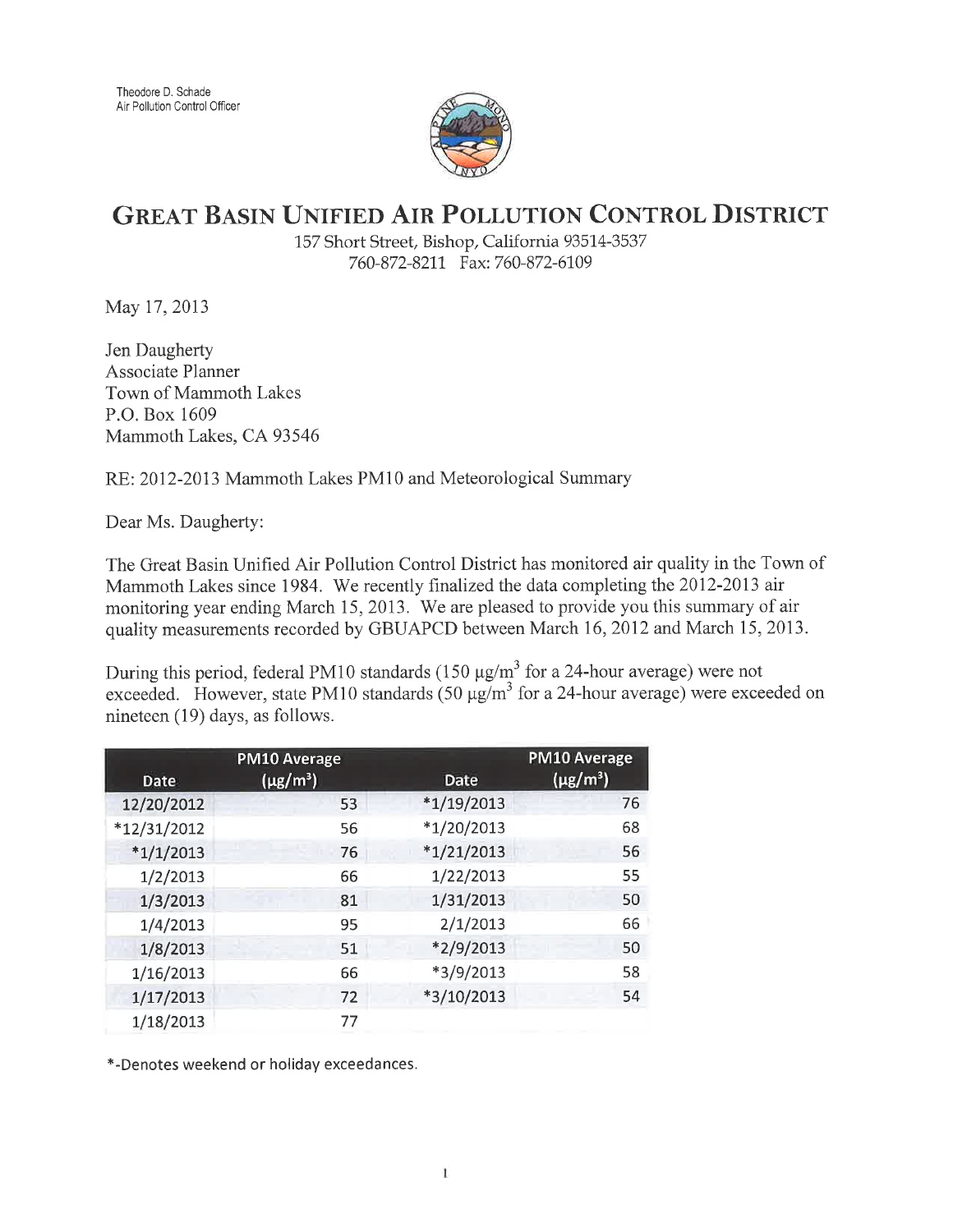For comparison purposes, there were twenty (25) exceedances between March 16,2009 - March 15,2010, thirty-three (33) exceedances between March 16,2070 - March I5,20I1 and frve (5) exceedances between March 16, 2011 - March 15, 2013. The attached graph shows daily average PMl0 values during 2012 - 2013 superimposed on values from the previous three years for timing comparison purposes.

Note that 8 out of the 19 exceedance days (42%) occurred on weekends or holidays. For comparison, 4 out of the 5 exceedance days  $(80\%)$  in 2011 -2012, 6 out of the 33 exceedance days (18%) in2010-2011 and 14 out of the 25 exceedance days (56%) in2009-2010 occurred on weekends or holidays.

Meteorological conditions during elevated PM10 days are useful for interpreting these results. Prolonged periods of calm winds from December 31, 2012 – January 4, 2013 and from January <sup>16</sup>- January 22,2013 coincided with elevated PMl0 above the state standard on 5 and <sup>7</sup> consecutive days respectively. On these days, maximum hourly average wind speeds always remained below 6 mph. Similarly, all other state PM10 exceedances during the 12-13 air monitoring year fell on days with minimal wind activity. Wood smoke and road cinder dust associated with anthropogenic activities coupled with meteorological atmospheric inversion conditions predominately contributed to poor air quality on these calm days.

Please contact me with any questions you may have.

Thank you,

S. E. Lebe

Theodore D. Schade Air Pollution Control Officer

Enc.

1205 15 I